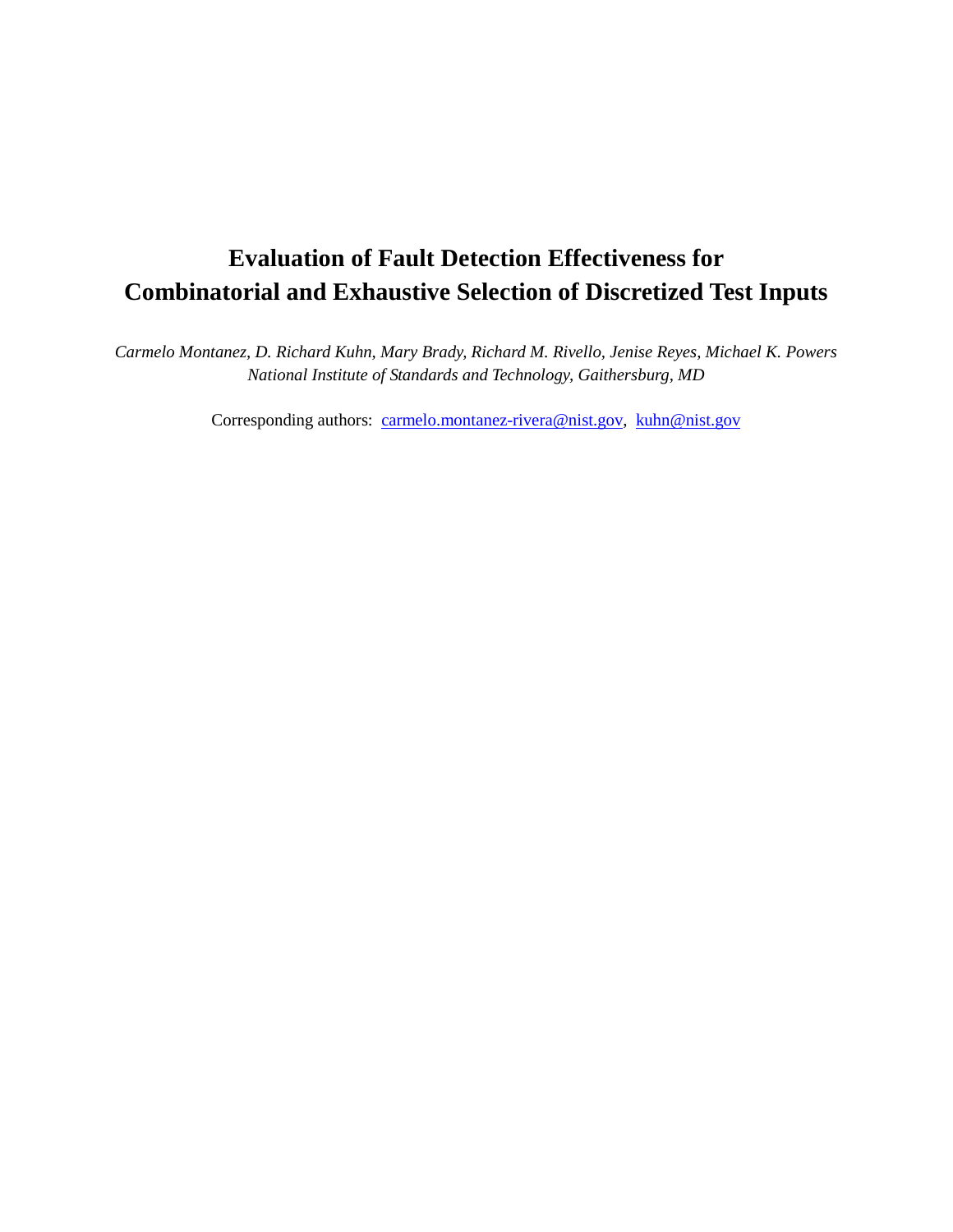# **Evaluation of Fault Detection Effectiveness for Combinatorial and Exhaustive Selection of Discretized Test Inputs**

 *Abstract*: Testing components of web browsers and other graphical interface software can be extremely expensive because of the need for human review of screen appearance and interactive behavior. Combinatorial testing has been advocated as a method that provides strong fault detection with a small number of tests, although some authors have disputed its effectiveness. This paper compares the effectiveness of combinatorial test methods with exhaustive testing of discretized inputs for the Document Object Model Events standard. More than 36,000 tests – all possible combinations of equivalence class values – were reduced by more than a factor of 20 with an equivalent level of fault detection, suggesting that combinatorial testing is a cost-effective method of assurance for web-based interactive software.

 **Keywords:** combinatorial testing; conformance testing; document object model; interoperability testing; world wide web standards

### **Background**

 possible combinations of inputs, particularly for continuous-valued variables. Representative discrete values for input variables must be chosen using some form of category partitioning (Ammann & Offutt, 2008). After inputs are discretized, there still remains the task of selecting inputs for tests to be applied to the system. Possibilities for input selection include ad hoc, random, each-choice, pairwise, and generalized *t*-way testing. For ad hoc testing, judgment may be used to determine test inputs that the tester believes most critical or likely to detect errors. Random testing requires sampling input values according to some distribution and sampling level. The other strategies listed above can be defined for a set of *N* input variables, with  $v_1$ ,  $v_2$ , ...,  $v_N$  values per variable, by specifying coverage of *t*-way combinations in the full test set as follows: each-choice means that *t*=1 and every variable value is Test input selection is a critical task in software testing, because it is generally impossible to test all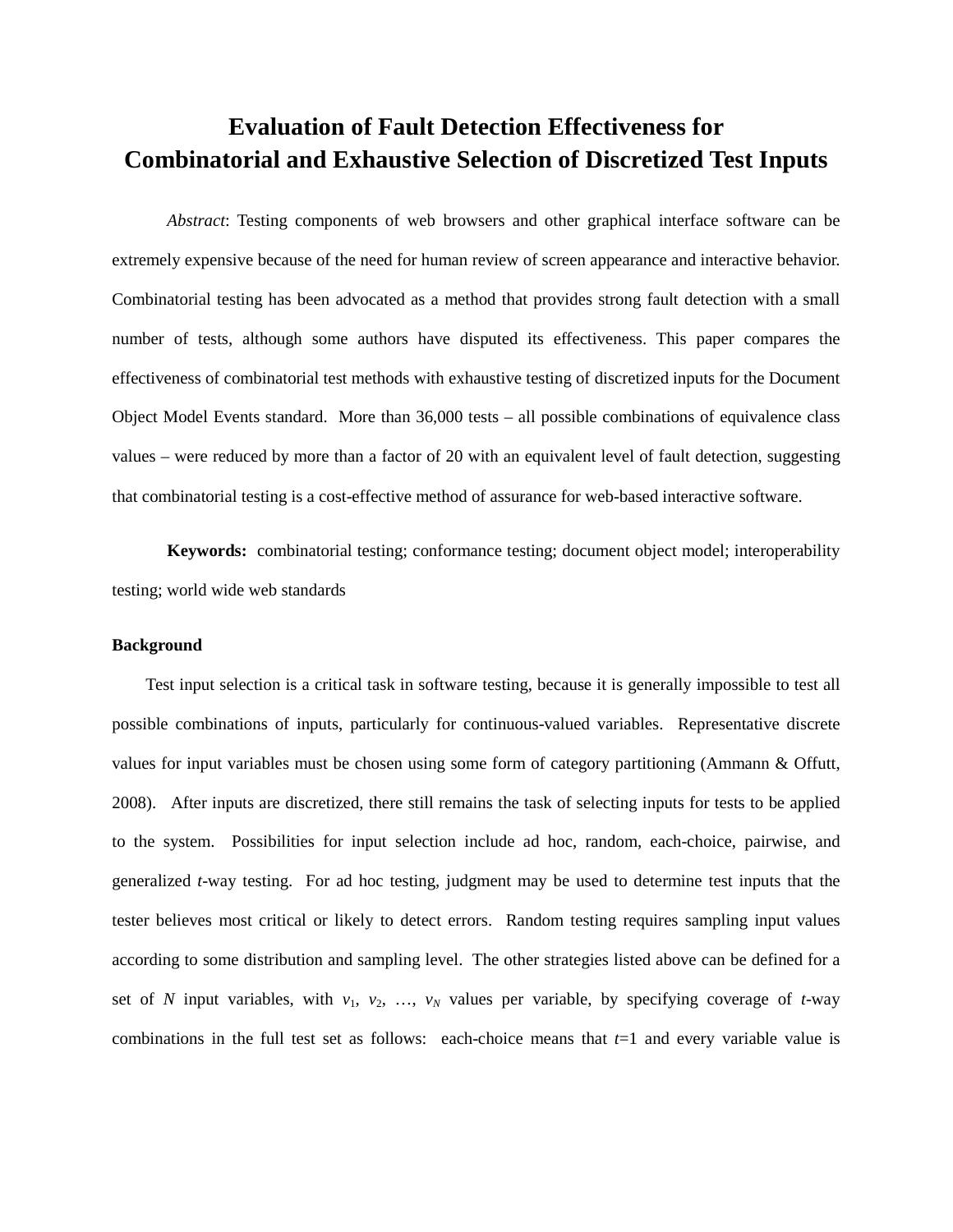included in some test; for pairwise, every 2-way combination is covered, and  $t$ -way testing for  $t > 2$ means that every *t*-way combination is covered at least once.

 Combinatorial or *t*-way testing is among the test approaches that appear to offer good fault detection with a small test set (Grindal et al., 2005), including its simplest form, pairwise (*t*=2) testing (Lei & Tai, 1998; Tai & Lei, 2002). Because system failures often result from the interaction of conditions that might be innocuous individually, this method can be effective for domains with many interacting parameters, such as interoperability testing. Consider a large example: a manufacturing automation system that has 20 controls, each with 10 possible settings, a total of  $10^{20}$  combinations. Surprisingly, we can check all pairs of these values with less than 200 tests, if the tests are carefully constructed. Pairwise testing has become popular because it can check for problem-causing interactions with relatively few tests. Several investigations suggest individual values or a pair of parameters are responsible for roughly 70% to more than 98% of faults (Kuhn & Reilly, 2002; Kuhn et al., 2004).

 Empirical results suggest that extended forms of combinatorial testing, covering combinations beyond simple pairwise, can be as effective as testing all possible combinations (Kuhn et al., 2004; Bell, 2006), because if all faults are triggered by interactions of one to six variables, then testing all 6-way combinations can provide a high degree of confidence. However, some authors argue that combinatorial or *t*-way testing may be no more effective than other approaches (Bach & Schroeder, 2004; Jorgensen, 2008). In this paper, we compare the fault detection effectiveness of *t*-way testing with full exhaustive testing of discretized inputs for implementations of the Document Object Model events standard. Because testing DOM events requires substantial human involvement, testing can be extremely time- consuming and expensive. Thus there is a need for methods to reduce the number of test inputs while retaining a high level of fault detection. As described in the next section, the DOM test suite had already been applied with exhaustive (with respect to discretized values) tests against a variety of commercial DOM implementations, so it provided a valuable opportunity to evaluate the combinatorial approach on real-world software. If results showed that a much smaller test suite could achieve the same level of fault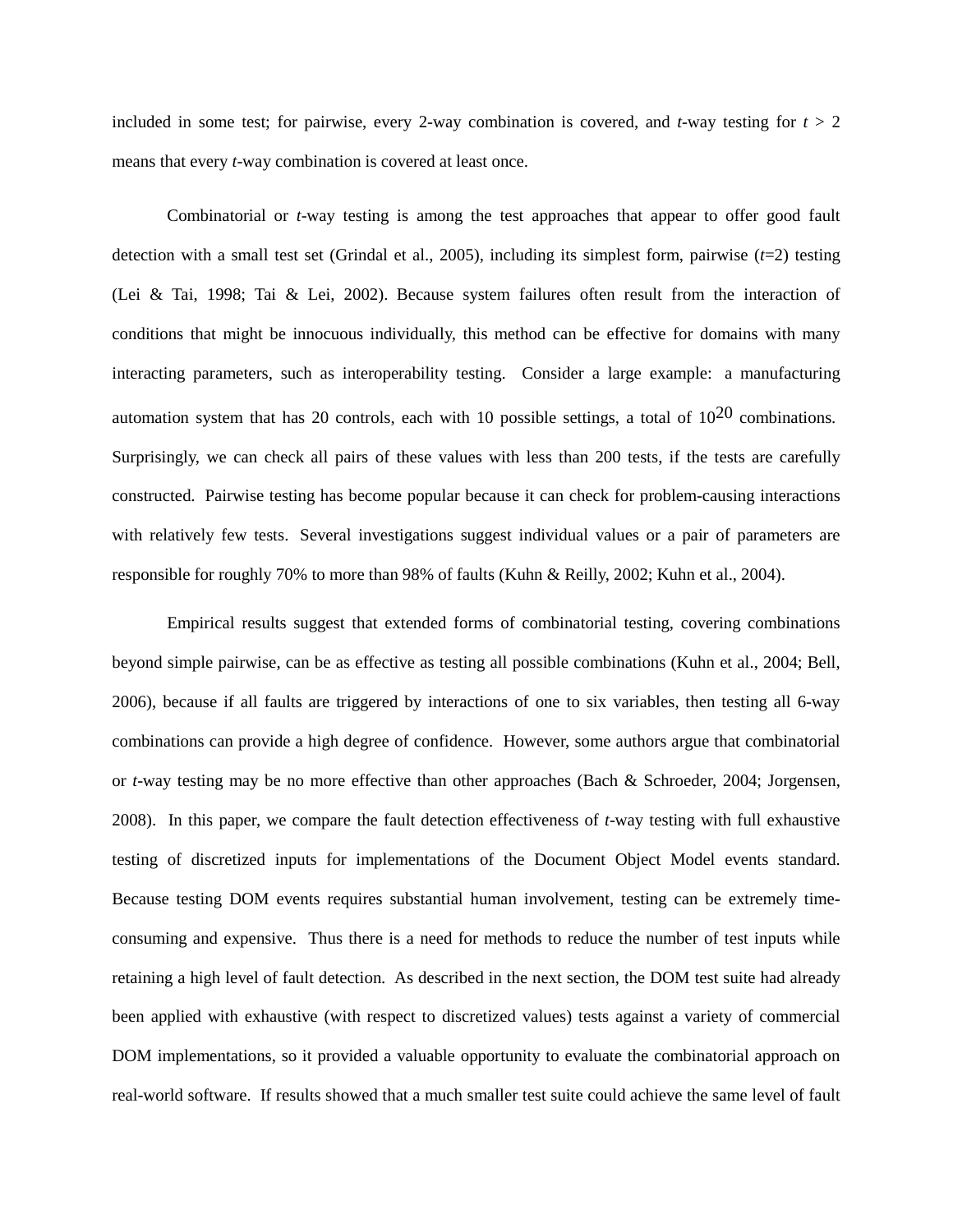detection as exhaustive tests, then conformance testing could be done at much lower cost in staff time and resources.

### **The Document Object Model**

 interacting with components of XML, HTML, and XHTML documents. DOM lets programs and scripts access and update the content, structure, and style of documents dynamically, making it easier to produce web applications in which pages are accessed non-sequentially. DOM is standardized by the World Wide Web Consortium (W3C). The Document Object Model (DOM) (W3C, 2011) is a standardized method for representing and

 Since its origination in 1996 as a convention for accessing and modifying parts of Javascript web pages (known now as DOM Level 0), DOM has evolved as a series of standards offering progressively greater capabilities. Level 1 introduced a model that allowed changing any part of the HTML document, and Level 2 added support for XML namespaces, load and save, cascading style sheets (CSS), traversing the document, and working with ranges of content. Level 3 brings additional features, including keyboard event handling.

 *DOM Level 3 Events* (W3C, 2009) is a W3C Standard developed by the Web Applications Working group. that allows registration of event handlers, describes event flow through a tree structure, and provides basic contextual information for each event. This work builds on the previous Document Object Model Level 2 events specifications. There are two basic goals in the design of DOM Level 3 Events. The first goal is to design an event system that allows registration of event listeners and describes an event flow through a tree structure. The second goal is to provide a common subset of the current event system used on DOM Level 3 Events browsers. Implemented in browsers, it is a generic platform and language neutral event system

 DOM browser implementations typically contain tens of thousands of source lines of code. To help ensure successful implementations of this complex standard, NIST developed the DOM Conformance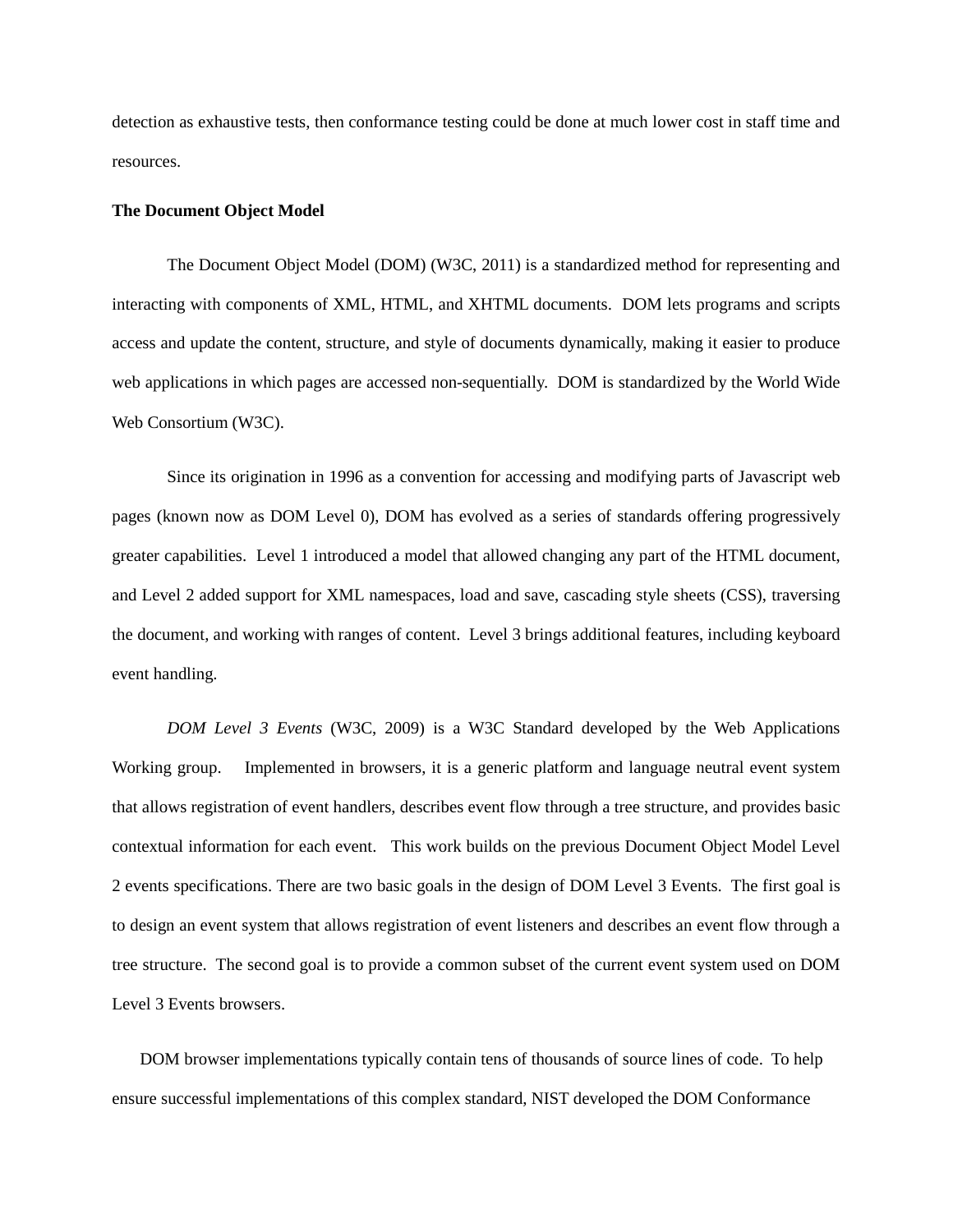Test Suites, which include tests for many DOM components. Early DOM tests were hand-coded in a test language, then processed to produce ECMAScript and Java. In the current version of the test suites, tests are specified in an XML grammar, allowing easy mapping from specification to a variety of language bindings. Because the grammar is generated automatically from the DOM specs, tests can be constructed quickly and correctly. Output of the test generation process includes the following components, which implementers can use in testing their product for DOM interoperability:

- Tests in the XML representation language,
- XSLT stylesheets necessary to generate the Java and ECMA Script bindings,
- Generated executable code.

 To reduce the time required to generate the large number of tests required for checking standards conformance, NIST developed a *Test Accelerator* tool (NIST, 2011) that was used to generate tests for 35 (out of 36) DOM Events. The specification defines each event as an Interface Definition Language (IDL), which in turn defines a number of functions for each event. A typical function can have anywhere from one to fifteen parameters. Since the IDL definition could be accessed directly from the specs web site; the web address was given as input to the Java application. This way the application could read and traverse them extracting just the information of our interest. In this case the function names and their respective parameters, argument names, etc., which became part of the XML file that was used to feed the Test Accelerator to automatically create the DOM Level 3 tests.

 Category partitioning was used to select representative values for non-Boolean parameters. The initial test set was exhaustive across the equivalence classes, producing 36,626 tests that exercised all possible combinations of representative parameter values. Two different implementations were tested. The implementations successfully executed about 48.49% of the test cases and generated a total of ten distinct messages that indicated a test could not be run because of a problem such as a non-supported feature. The DOM events and number of tests for each are shown in Table 1. This set of exhaustive tests detected a total of 72 failures.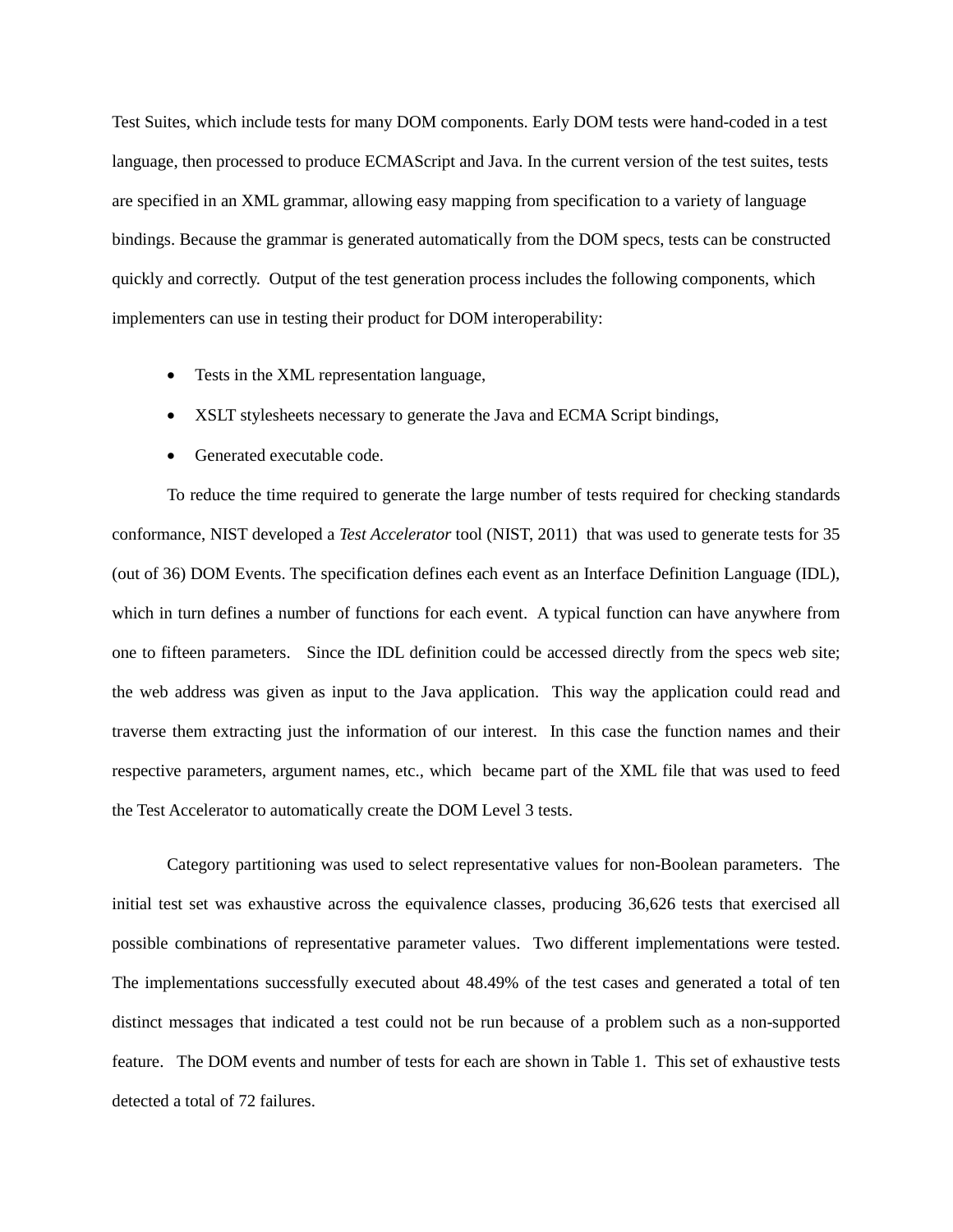| <b>Event Name</b>                  | Number of<br><b>Parameters</b> | <b>Number of</b><br><b>Tests</b> |
|------------------------------------|--------------------------------|----------------------------------|
| <b>Abort</b>                       | 3                              | $12 -$                           |
| <b>Blur</b>                        | 5                              | 24 -                             |
| <b>Click</b>                       | 15                             | 4352 -                           |
| Change                             | 3                              | 12 -                             |
| dblClick                           | 15                             | $4352 -$                         |
| <b>DOMActivate</b>                 | 5                              | $24 -$                           |
| <b>DOMAttrModified</b>             | 8                              | $16 -$                           |
| <b>DOMCharacterDataModified</b>    | 8                              | $64 -$                           |
| <b>DOMElementNameChanged</b>       | 6                              | $8 -$                            |
| <b>DOMFocusin</b>                  | 5                              | $24 -$                           |
| <b>DOMFocusOut</b>                 | 5                              | $24 -$                           |
| <b>DOMNodeInserted</b>             | 8                              | $128 -$                          |
| <b>DOMNodeInsertedIntoDocument</b> | 8                              | $128 -$                          |
| <b>DOMNodeRemoved</b>              | 8                              | 128 -                            |
| <b>DOMNodeRemovedFromDocument</b>  | 8                              | $128 -$                          |
| <b>DOMSubTreeModified</b>          | 8                              | $64 -$                           |
| <b>Error</b>                       | 3                              | $12 -$                           |
| <b>Focus</b>                       | 5                              | $24 -$                           |
| <b>KeyDown</b>                     | $\mathbf{1}$                   | $17 -$                           |
| <b>KeyUp</b>                       | 1                              | $17 -$                           |
| Load                               | 3                              | $24 -$                           |
| <b>MouseDown</b>                   | 15                             | 4352 -                           |
| <b>MouseMove</b>                   | 15                             | 4352 -                           |
| <b>MouseOut</b>                    | 15                             | 4352 -                           |
| <b>MouseOver</b>                   | 15                             | 4352 -                           |
| MouseUp                            | 15                             | 4352 -                           |
| <b>MouseWheel</b>                  | 14                             | $1024 -$                         |
| Reset                              | 3                              | $12 -$                           |
| <b>Resize</b>                      | 5                              | 48 -                             |
| Scroll                             | 5                              | $48 -$                           |
| <b>Select</b>                      | 3                              | $12 -$                           |
| <b>Submit</b>                      | 3                              | $12 -$                           |
| <b>TextInput</b>                   | 5                              | $8 -$                            |
| <b>Unload</b>                      | 3                              | $24 -$                           |
| Wheel                              | 15                             | 4096 -                           |
| <b>Total Tests</b>                 |                                | 36626                            |

Table 1. DOM Level 3 Events Tests – Exhaustive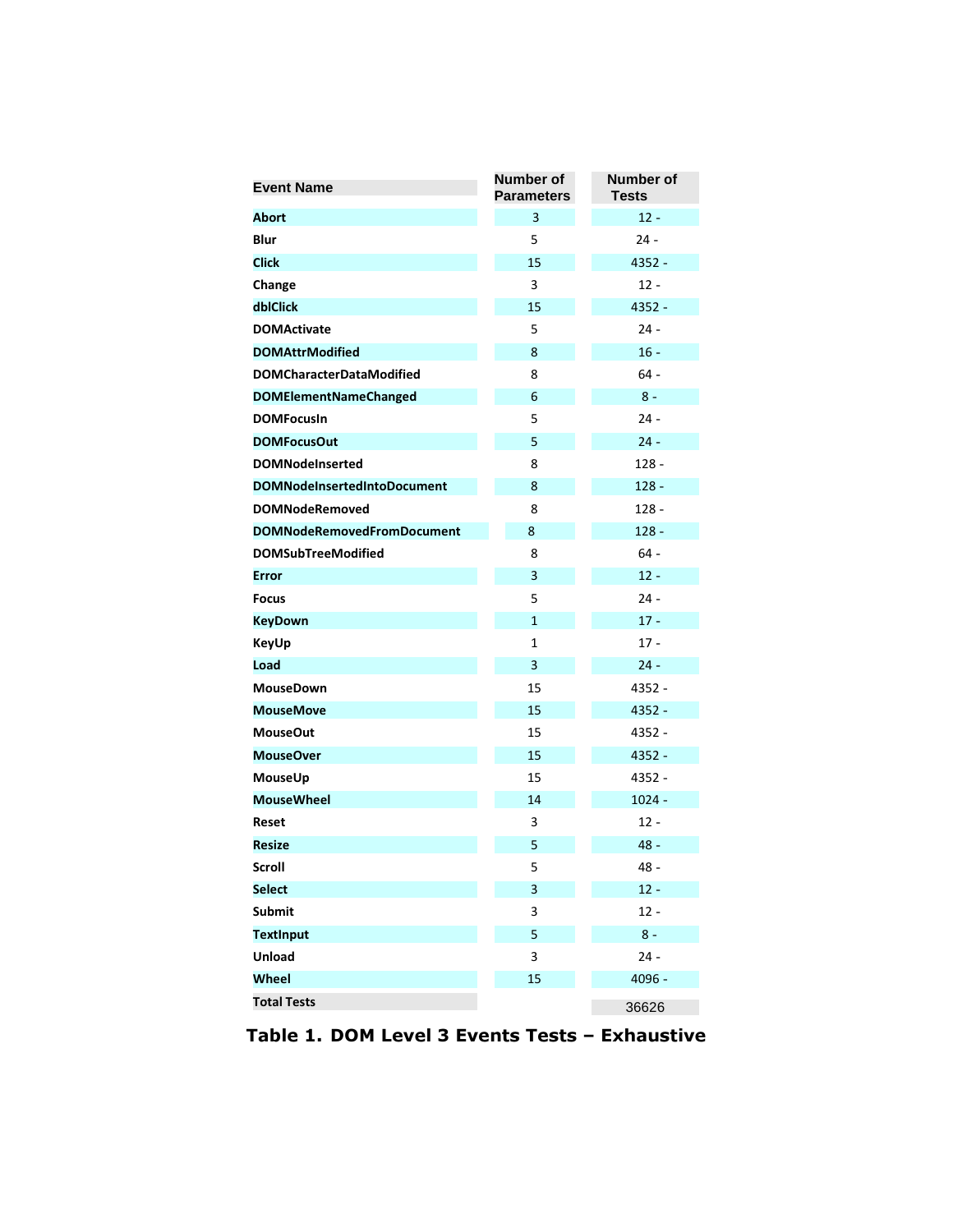#### **Combinatorial Testing of DOM Events**

 To investigate the effectiveness of combinatorial testing, *covering arrays* of 2-way through 6-way tests were produced. A covering array defines a set of tests that cover all *t*-way combinations in a highly compact form. A variety of high quality free tools are available for producing covering arrays, including Microsoft PICT, and ACTS, developed by the National Institute of Standards and Technology and the University of Texas Arlington. Using *t*-way combinations can significantly reduce the number of tests as compared with exhaustive. For example, the *mousedown* event (Figure 2) requires 4352 tests if all combinations are to be realized. Combinatorial testing reduces the set to 86 tests for 4-way coverage. An excerpt of these tests is shown in Figure 2 (function arguments are: 'type', bubbles, cancelable, windowObject, detail, screenX, screenY, clientX, clientY, ctrlKey, altKey, shiftKey, metaKey, button, relatedTarget).

 Table 3 details the number of parameters and number of tests produced for each of the 35 DOM events, for  $t = 2$  through 6. That is, the tests covered all 2-way through 6-way combinations of values. Note that for events with few parameters, the number of tests is the same for the original test suite (Table 1) and combinatorial for various levels of t. For example, 12 tests were produced for Abort in the original and also for combinatorial testing at  $t = 3$  to 6. This is because producing all *n*-way combinations for *n*  variables is simply all possible combinations of these *n* variables, and Abort has 3 variables. This situation is not unusual when testing configurations with a limited number of values for each parameter. For nine of the 35 events (two Click events, six Mouse events, and Wheel), all combinations are not covered even with 6-way tests. For these events, combinatorial testing provides a significant gain in efficiency (see Table 2).

 1 "mousedown" true true window 5 5 5 5 5 true true true true 5 null 2 "mousedown" true true window 5 5 5 5 5 true true true true 10 null 3 "mousedown" true true window 5 5 5 5 5 true true true false 5 null 4 "mousedown" true true window 5 5 5 5 5 true true false true 5 null 5 "mousedown" true true window 5 5 5 5 5 true true false true 5 null 6 "mousedown" true true window 5 5 5 5 5 true true false true 10 null ... 83 "mousedown" true true window 5 5 5 -5 5 false true true false 5 null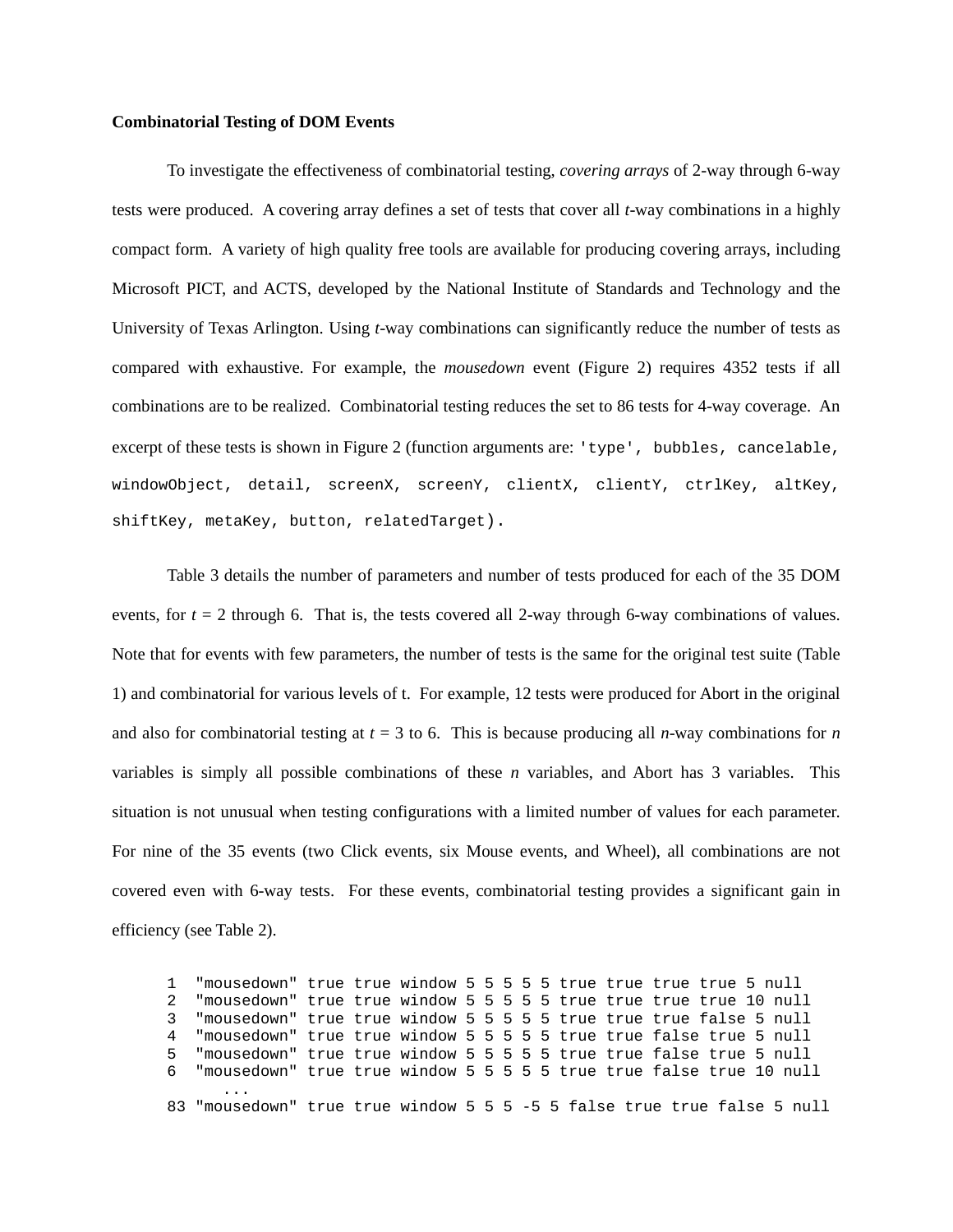**Figure 2.** Excerpt of 86 combinatorial tests produced for "mousedown" event. 84 "mousedown" true true window 5 5 5 -5 5 false true true false 10 null 86 "mousedown" true true window 5 5 5 -5 5 false true false true 5 null 86 "mousedown" true true window 5 5 5 -5 5 false true false true 10 null

| <b>Event Name</b>                  | <b>Num</b><br>para | 2-way<br><b>Tests</b> | 3-way<br><b>Tests</b> | 4-way<br><b>Tests</b> | 5-way<br><b>Tests</b> | 6-way<br><b>Tests</b> |
|------------------------------------|--------------------|-----------------------|-----------------------|-----------------------|-----------------------|-----------------------|
| Abort                              | m<br>3             | 8                     | 12                    | 12                    | 12                    | 12                    |
| <b>Blur</b>                        | 5                  | 10                    | 16                    | 24                    | 24                    | 24                    |
| <b>Click</b>                       | 15                 | 18                    | 40                    | 86                    | 188                   | 353                   |
| Change                             | 3                  | 8                     | 12                    | 12                    | 12                    | 12                    |
| dblClick                           | 15                 | 18                    | 40                    | 86                    | 188                   | 353                   |
| <b>DOMActivate</b>                 | 5                  | 10                    | 16                    | 24                    | 24                    | 24                    |
| <b>DOMAttrModified</b>             | 8                  | 8                     | 16                    | 16                    | 16                    | 16                    |
| <b>DOMCharacterDataModified</b>    | 8                  | 32                    | 62                    | 64                    | 64                    | 64                    |
| <b>DOMElementNameChanged</b>       | 6                  | 8                     | 8                     | 8                     | 8                     | 8                     |
| <b>DOMFocusIn</b>                  | 5                  | 10                    | 16                    | 24                    | 24                    | 24                    |
| <b>DOMFocusOut</b>                 | 5                  | 10                    | 16                    | 24                    | 24                    | 24                    |
| <b>DOMNodeInserted</b>             | 8                  | 64                    | 128                   | 128                   | 128                   | 128                   |
| <b>DOMNodeInsertedIntoDocument</b> | 8                  | 64                    | 128                   | 128                   | 128                   | 128                   |
| <b>DOMNodeRemoved</b>              | 8                  | 64                    | 128                   | 128                   | 128                   | 128                   |
| <b>DOMNodeRemovedFromDocume</b>    | 8                  | 64                    | 128                   | 128                   | 128                   | 128                   |
| <b>DOMSubTreeModified</b>          | 8                  | 32                    | 64                    | 64                    | 64                    | 64                    |
| <b>Error</b>                       | 3                  | 8                     | 12                    | 12                    | 12                    | 12                    |
| <b>Focus</b>                       | 5                  | 10                    | 16                    | 24                    | 24                    | 24                    |
| <b>KeyDown</b>                     | $\mathbf{1}$       | 9                     | 17                    | 17                    | 17                    | 17                    |
| <b>KeyUp</b>                       | $\mathbf{1}$       | 9                     | 17                    | 17                    | 17                    | 17                    |
| Load                               | 3                  | 16                    | 24                    | 24                    | 24                    | 24                    |
| <b>MouseDown</b>                   | 15                 | 18                    | 40                    | 86                    | 188                   | 353                   |
| <b>MouseMove</b>                   | 15                 | 18                    | 40                    | 86                    | 188                   | 353                   |
| <b>MouseOut</b>                    | 15                 | 18                    | 40                    | 86                    | 188                   | 353                   |
| <b>MouseOver</b>                   | 15                 | 18                    | 40                    | 86                    | 188                   | 353                   |
| MouseUp                            | 15                 | 18                    | 40                    | 86                    | 188                   | 353                   |
| <b>MouseWheel</b>                  | 14                 | 16                    | 40                    | 82                    | 170                   | 308                   |
| <b>Reset</b>                       | 3                  | 8                     | 12                    | 12                    | 12                    | 12                    |
| <b>Resize</b>                      | 5                  | 20                    | 32                    | 48                    | 48                    | 48                    |
| <b>Scroll</b>                      | 5                  | 20                    | 32                    | 48                    | 48                    | 48                    |
| <b>Select</b>                      | 3                  | 8                     | 12                    | 12                    | 12                    | 12                    |
| <b>Submit</b>                      | 3                  | 8                     | 12                    | 12                    | 12                    | 12                    |
| <b>TextInput</b>                   | 5                  | 8                     | 8                     | 8                     | 8                     | 8                     |
| <b>Unload</b>                      | 3                  | 16                    | 12                    | 24                    | 24                    | 24                    |
| <b>Wheel</b>                       | 15                 | 20                    | 44                    | 92                    | 214                   | 406                   |
| <b>Total Tests</b>                 |                    | 702                   | 1342                  | 1818                  | 2742                  | 4227                  |

Table 2. DOM 3 Level Tests - Combinatorial -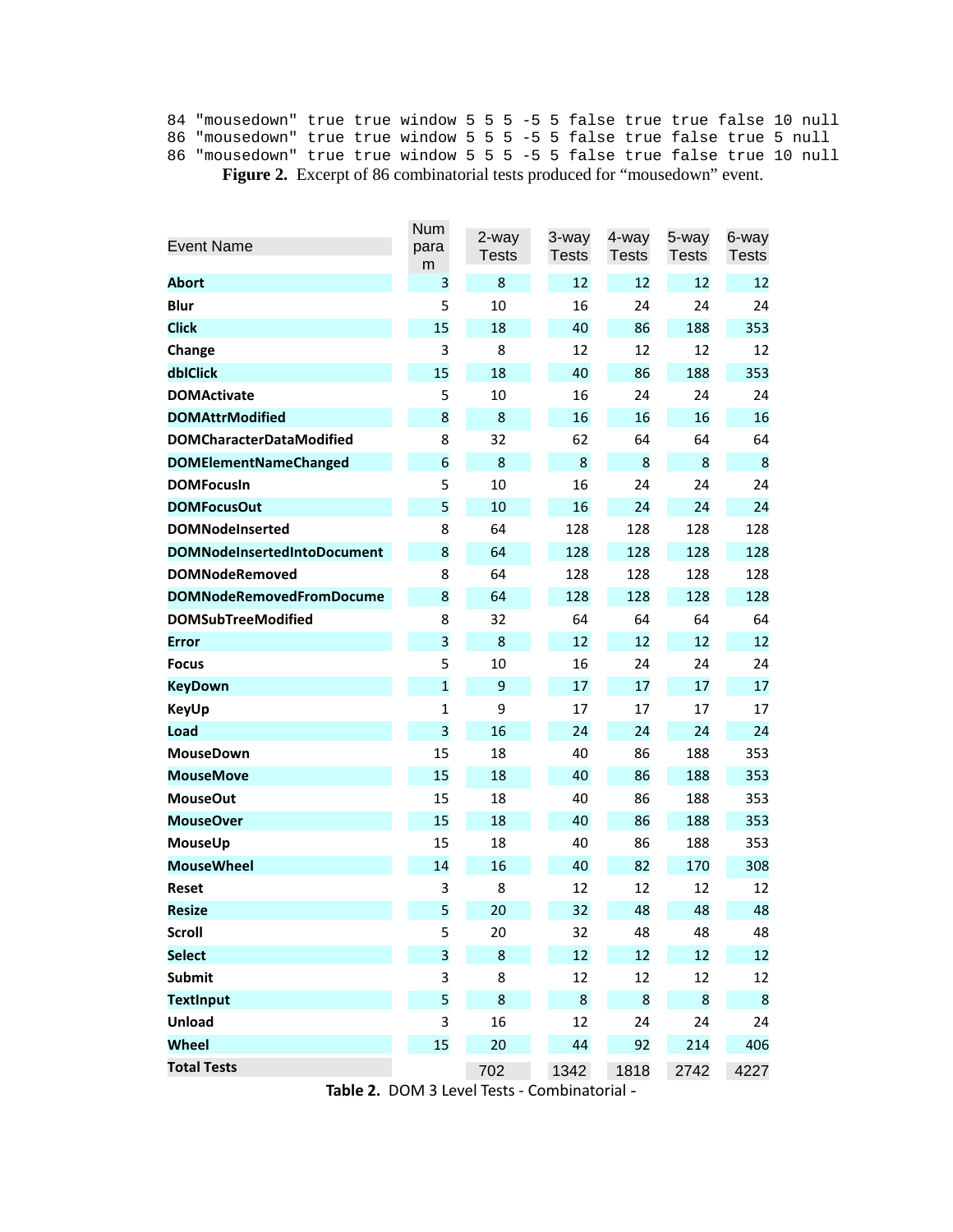### **Test Results**

 Table 3 shows the faults detected for each event. All conditions flagged by the exhaustive test suite were also detected by three of the combinatorial testing scenarios (4, 5 and 6 way testing), which means that the implementation faults were triggered by 4-way interactions or less. Pairwise testing would have been inadequate for the DOM implementations, because 2-way and 3-way tests detected only 37.5% of the faults. As can be seen in Table 3, the exhaustive (all possible combinations) and the 4-way to 6 way combinatorial tests were equally successful in fault detection, indicating that exhaustive testing added no benefit beyond 4-way tests. These findings are consistent with the studies described earlier in this paper, which showed that software faults tend to be triggered by interactions of no more than six variables, for the applications studied so far. Using combinatorial methods, we are able to take advantage of this finding and limit the size of conformance test suites, greatly reducing costs. DOM testing was somewhat unusual in that exhaustive testing was possible at all. For most software, too many possible input combinations exist to cover even a tiny fraction of the exhaustive set, so combinatorial methods may be of greater benefit for these.

 The exhaustive approach used a total of 36,626 tests (See Table 1) for all combinations of events, but after applying combinatorial testing, the set of tests is dramatically reduced, as shown in Table 4. The number of tests generated in combinatorial covering arrays is proportional to  $v^t$  log *n*, for *t*-way interactions where each of *n* parameters has *v* values. In cases where most parameters have a small number of discrete values, such as DOM events, this is less of a limitation, but it was required for parameters such as screen X and Y values, and must be considered for most software testing.

 Table 3 shows results for 2-way through 6-way testing. An interesting observation that can be gathered by examining the data is that although the number of tests that successfully execute varies from *t*-way combination to *t*-way combination, the- number of failures remains a constant at *t* = 2 and 3, and at  $t = 4$  to 6. The last column shows the tests that did not execute to completion, in almost all cases due to non-support of the feature under test.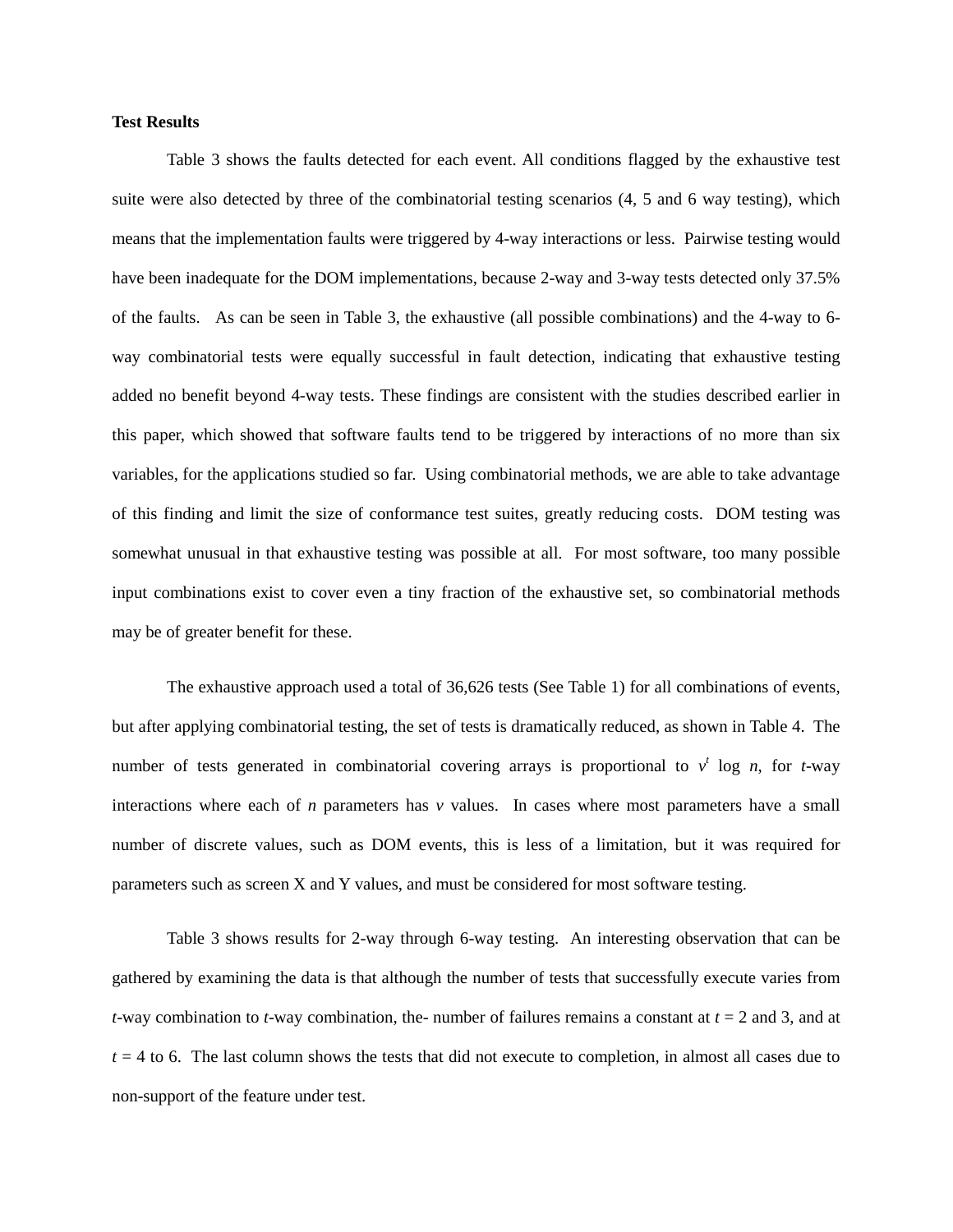| t-way Combinations | Number of<br>Tests | Pct of<br><b>Exhaustive</b> | <b>Passed</b> | <b>Failed</b> | <b>Not</b><br><b>Executed</b> |
|--------------------|--------------------|-----------------------------|---------------|---------------|-------------------------------|
| 2 Way              | 702                | 1.92%                       | 202           | 27            | 473                           |
| 3 Way              | 1342               | 3.67%                       | 786           | 27            | 529                           |
| 4 Way              | 1818               | 4.96%                       | 437           | 72            | 1309                          |
| 5 Way              | 2742               | 7.49%                       | 908           | 72            | 1762                          |
| 6 Way              | 4227               | 11.54%                      | 1803          | 72            | 2352                          |
| Exhaustive         | 36626<br>-         | $\blacksquare$              | 29218<br>.    | 72            | 7336                          |

Table 3. Results for all t-way combinations

 DOM results were consistent with previous findings that testing a small number of interactions (in this case 4-way) was sufficient to detect all errors. Comparing results of the DOM testing with previously reported data on *t*-way interaction failures, we can see that some DOM failures were more difficult to detect, in the sense that a smaller percentage of the total were found by 3-way tests than for the other application domains, where testing through 3-way combinations typically detected more than 80% of faults (Kuhn et al., 2004). The unusual distribution of fault detection for DOM tests may result from the large number of parameters for which exhaustive coverage was reached (so that the number of tests remained constant after a certain point). There are thus two sets of events: a large set with few possible values which could be covered exhaustively with 2-way or 3-way tests, and a smaller set with a larger input space (from 1024 to 4352). In particular, nine events (click, dblClick, mouse events, and wheel) all have the same input space size, with number of tests increasing at the same rate for each, while for the rest, exhaustive coverage is reached at either *t*=2 or *t*=3. The ability to compare results of previously- conducted exhaustive testing with combinatorial testing provides an added measure of confidence in the applicability of these methods to this type of interoperability testing.

### **Conclusions**

 The DOM Events testing suggests that combinatorial testing can significantly reduce the cost and time required for conformance testing for web standards with characteristics similar to DOM. What is the appropriate interaction strength to use in this type of testing? Intuitively, it seems that if no additional faults are detected by *t*-way tests, then it may be reasonable to conduct additional testing only for *t*+1 interactions, but no greater if no additional faults are found at *t*+1. In empirical studies of software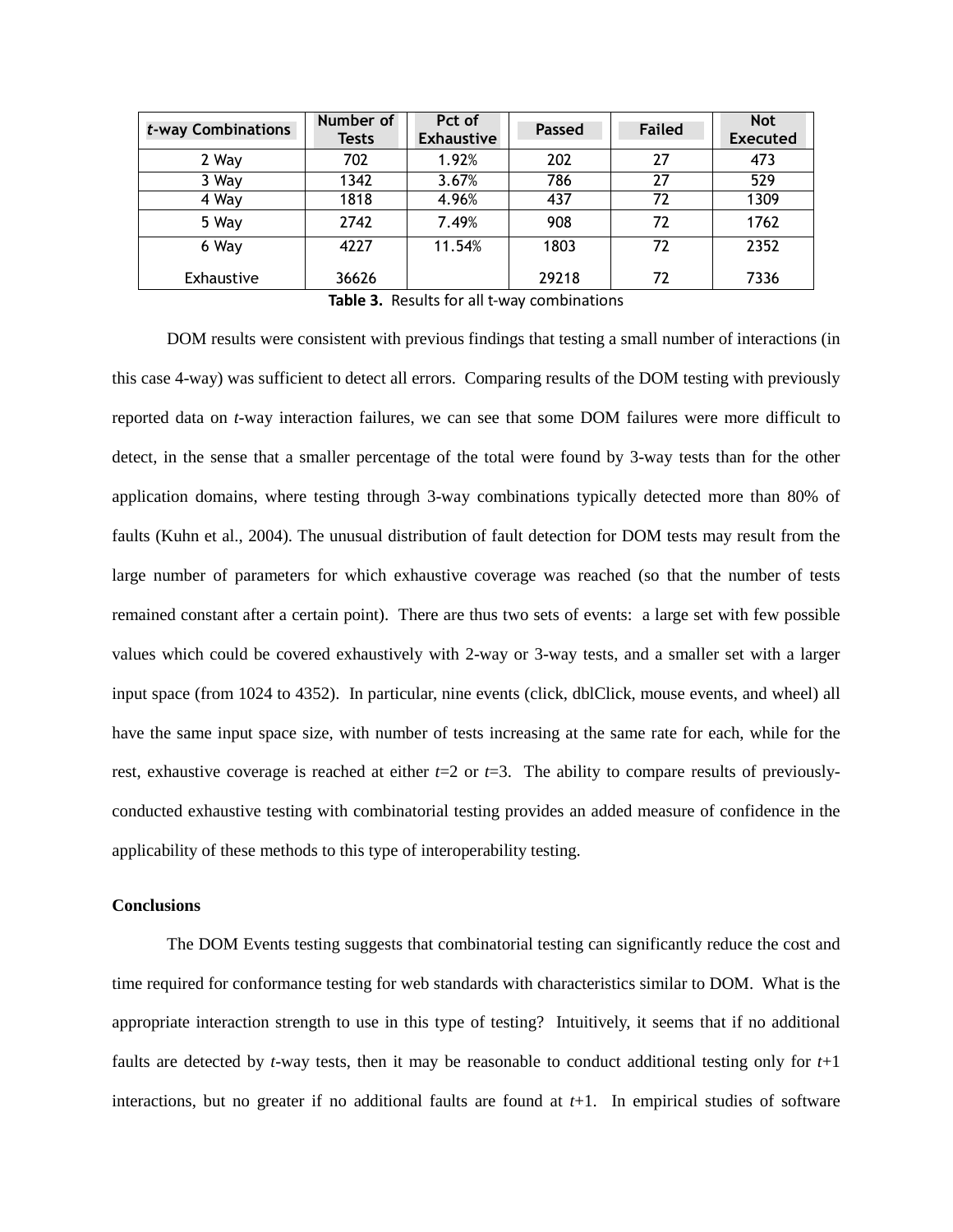failures, the number of faults detected at  $t > 2$  decreased monotonically with  $t$ , and the DOM testing results are consistent with this earlier finding. Following this strategy for the DOM testing would result in running 2-way tests through 5-way, then stopping because no additional faults were detected beyond the 4-way testing. Alternatively, given the apparent insufficient fault detection of pairwise testing (see Figure 3), testers may prefer to standardize on a higher level of interaction coverage, say 3-way or 4-way. This option may be particularly attractive for an organization that produces a series of similar products and has enough experience to identify the most cost-effective level of testing. Even the relatively strong 4-way testing in this example was only 5% of the original test set size.

 What is the best strategy for applying combinatorial methods to interoperability testing? This question can be investigated in future applications of combinatorial methods. Results in this study have been sufficiently promising for combinatorial methods to be applied in testing other interoperability standards.

## **References**

 (Ammann & Offutt, 2008). P. Ammann, J. Offutt, *Introduction to Software Testing*, Cambridge University Press, New York, 2008, p. 10.

 (Bach & Schroeder, 2004). J. Bach, P. Shroeder, Pairwise Testing - A Best Practice That Isn't. Proceedings of 22nd Pacific Northwest Software Quality Conference, 2004, pp. 180-196

(Bell, 2006). K.Z. Approach, PhD Dissertation, North Carolina State University, 2006. Bell, Optimizing Effectiveness and Efficiency of Software Testing: a Hybrid

 (Cohen et al., 1996). Cohen, D.M. S.R. Dalal, J. Parelius, and G.C. Patton. The Combinatorial Approach to Automatic Test Generation. *IEEE Software*, vol. 13, no. 5: 83-88, (September 1996).

 (Grindal et al., 2005). Grindal, Mats, Offutt, Jeff, and Andler, Sten F. "Combination Testing Strategies: A Survey," *Journal of Software Testing, Verification and Reliability* vol. 15, no. 3, pp. 167-199, 2005.

 (Jorgensen, 2008). P.C. Jorgensen, *Software Testing: A Craftsman's Approach, Third Edition*, Auerbach Publications, 2008.

 (Kuhn & Reilly, 2002). Kuhn, D.R. M.J. Reilly, "An Investigation of the Applicability of Design of Experiments to Software Testing", *27th NASA/IEEE Software Engineering Workshop*, IEEE Computer Society, pp. 91-95, 4-6 December, 2002.

 (Kuhn et al., 2004). Kuhn, D. R., D. Wallace, and A. Gallo, "Software Fault Interactions and Implications for Software Testing," *IEEE Transactions on Software Engineering*, 30(6):418-421, 2004.

 (Lei & Tai, 1998). Lei, Y. K.C. Tai. In-parameter order: a Test Generation Strategy for Pairwise Testing. Proceedings of the Third IEEE High Assurance Systems Engineering Symposium, pp. 254-261, IEEE, Nov. 1998.